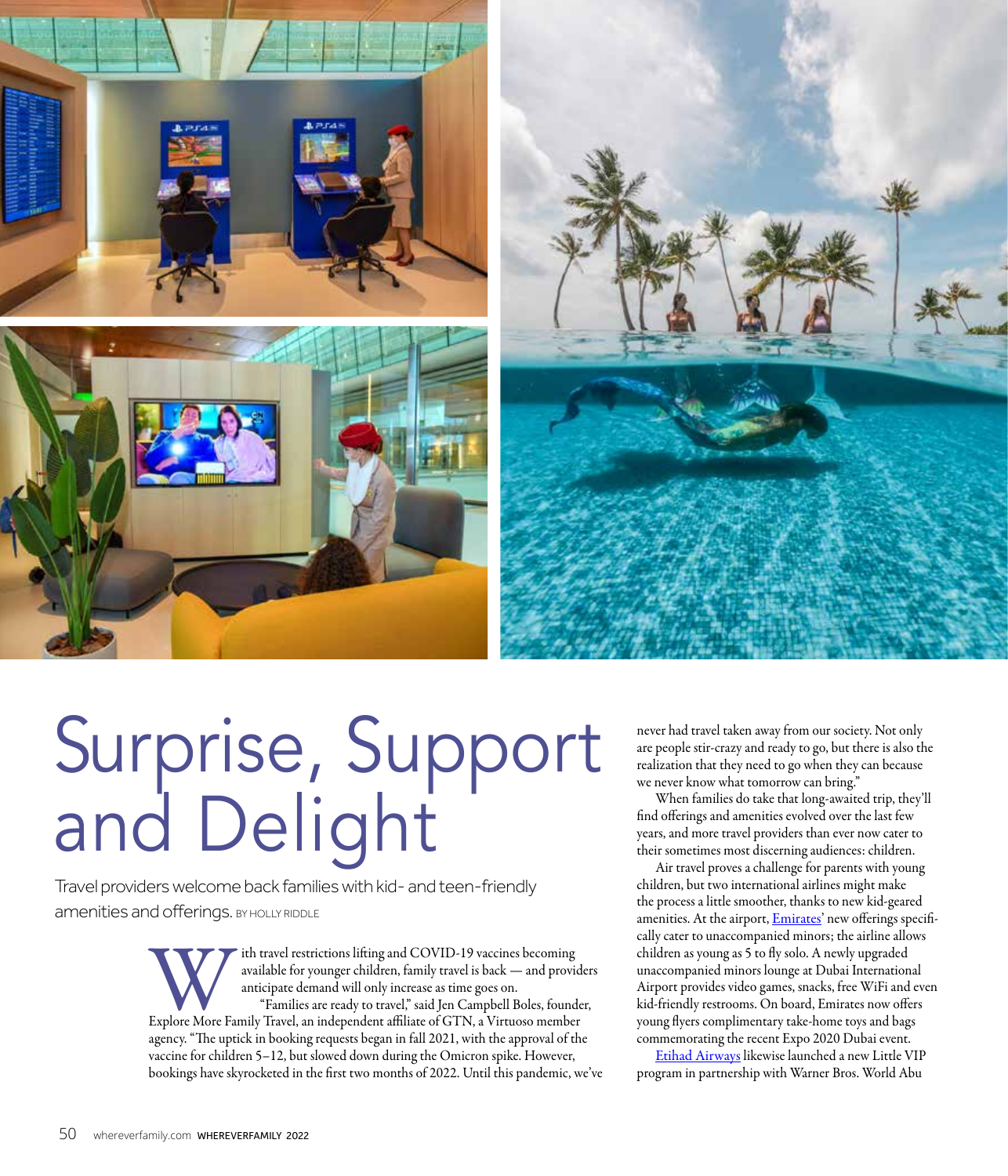

Dhabi that introduces in-flight amenities to its smallest passengers. The program provides complimentary children's gifts to infants and children up to 13 years old, with items ranging from fleece blankets to backpacks and board games, all with designs inspired by the Warner Bros. family of characters. In addition, an enhanced in-flight menu features kid-friendly favorites like pasta and meatballs, waffles and pancakes.

Warner Bros. has made a splash across the travel industry in general recently, with new kid-friendly offerings. Beyond the new partnership with Etihad Airways, the world's first Warner Bros. hotel, WB Abu Dhabi, a Curio Collection by Hilton, opened in late 2021. Kids will get a kick out of ordering room service from their favorite cartoon characters, and they'll be even more delighted when breakfast in bed is delivered via none other than Bugs Bunny.

The whimsy continues at properties like Pullman Maldives Maamutaa Resort, now boasting the first and only dive center in the Maldives to offer official Professional Association of Diving Instructors mermaid courses — a new program from PADI available to children as young as 6 at properties all over the world.

"Becoming a PADI mermaid is something that anyone as young as 6 years old can do. It is also a program that requires no previous

experience whatsoever. Families can go on an amazing holiday in nearly every corner of the world and literally come back as certified mermaids. Learning new skills together, exploring the underwater world together and saving our blue planet together — these are oncein-a-lifetime family experiences that will never be forgotten," said Julie Andersen, global director of brand, PADI Worldwide.

However, for children who may want a hotel experience that's slightly more challenging and a little less mythical, Mantis Founders Lodge in South Africa recently introduced its Bear Grylls Survival Academy Experience for Kids, part of the Founders Lodge Kids Conservation Warriors program. Children learn how to collect water, build a shelter, start a fire, tie knots, what they can and can't eat in the wild and more — all while parents enjoy a little alone time.

Whatever kid-friendly experiences parents seek when booking their next stay, though, adventure travel opportunities are a safe bet for a fun time for the entire family, as Kasey Morrissey, president and head of operations, Austin Adventures, can attest.

"There's real excitement in experiencing new things together," she said. "With adventure travel, you get to enjoy a bit of the unknown what's around the next corner, what's the difference between a black bear and a grizzly — and the 'rush' of pushing your personal limits with

## **Catering to Kids:**

(Left to right) Games and TVs at Emirates' unaccompanied minors lounge at Dubai International Airport; Pullman Maldives Maamutaa Resort's mermaid lessons; guestroom at WB Abu Dhabi, a Curio Collection by Hilton; and children learning to start a fire and encountering nature as part of the Founders Lodge Kids Conservation Warriors program at Mantis Founders Lodge

PHOTOS: © EMIRATES AIRWAYS, © ANNIE MACKANESS, © DCT ABU DHABI, © MANTIS COLLECTION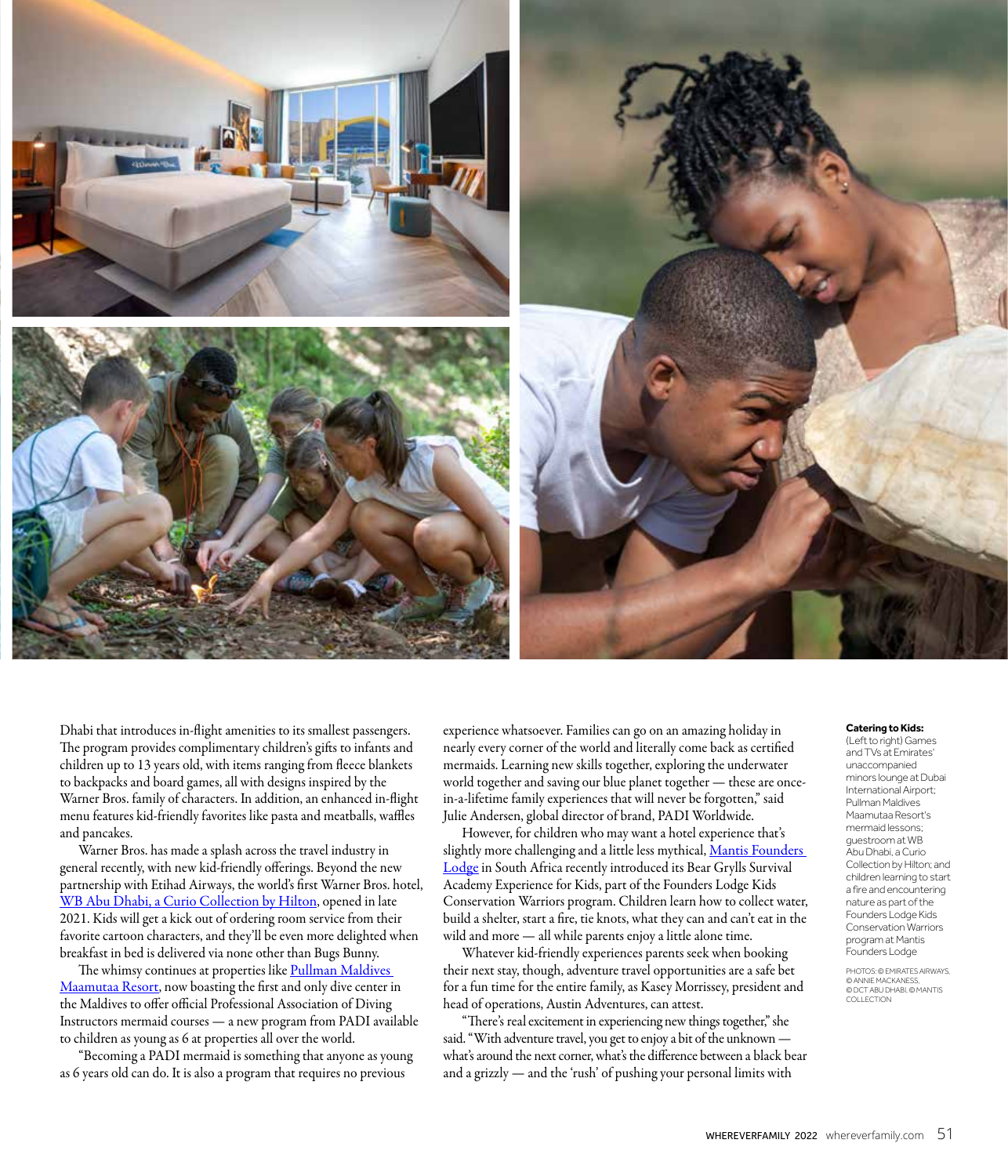

## **Wild Times:**

Austin **Adventures** Yellowstone & Grand Teton (above) and Grand Canyon (right) family vacations

PHOTOS: © AUSTIN ADVENTURES



the people you care about the most. From rafting the Yellowstone River to hiking a mountain to bike riding in the backcountry, adventure travel really is about everyone experiencing the new together."

As travel brands, including Austin Adventures, look to meet the demands of family travelers this year and in the future, Morrissey noted "going the extra mile is no longer just a bonus, it's a must."

She said, "Surprising, supporting and delighting each member of the family helps provide a uniquely memorable experience for everyone. [Austin Adventures] has an extensive and selective guide onboarding process that ensures our guides are not only well-versed in all things adventure travel but are prepared to wow at every opportunity."

Beyond amenities and programming, how can hotels better serve families and, more specifically, children to, as Morrissey said, "surprise, support and delight"? Some are revamping guestrooms.

At JW Marriott Orlando Bonnet Creek Resort & Spa in Orlando, Florida, for example, a new family suite offers children their own private

space away from a parents' king room, outfitted with bunk beds, chalkboards, games and sound machines. Guests in the suite also enjoy access to a kidfriendly, sleepy-time, in-room dining menu filled with sleep-promoting snacks.